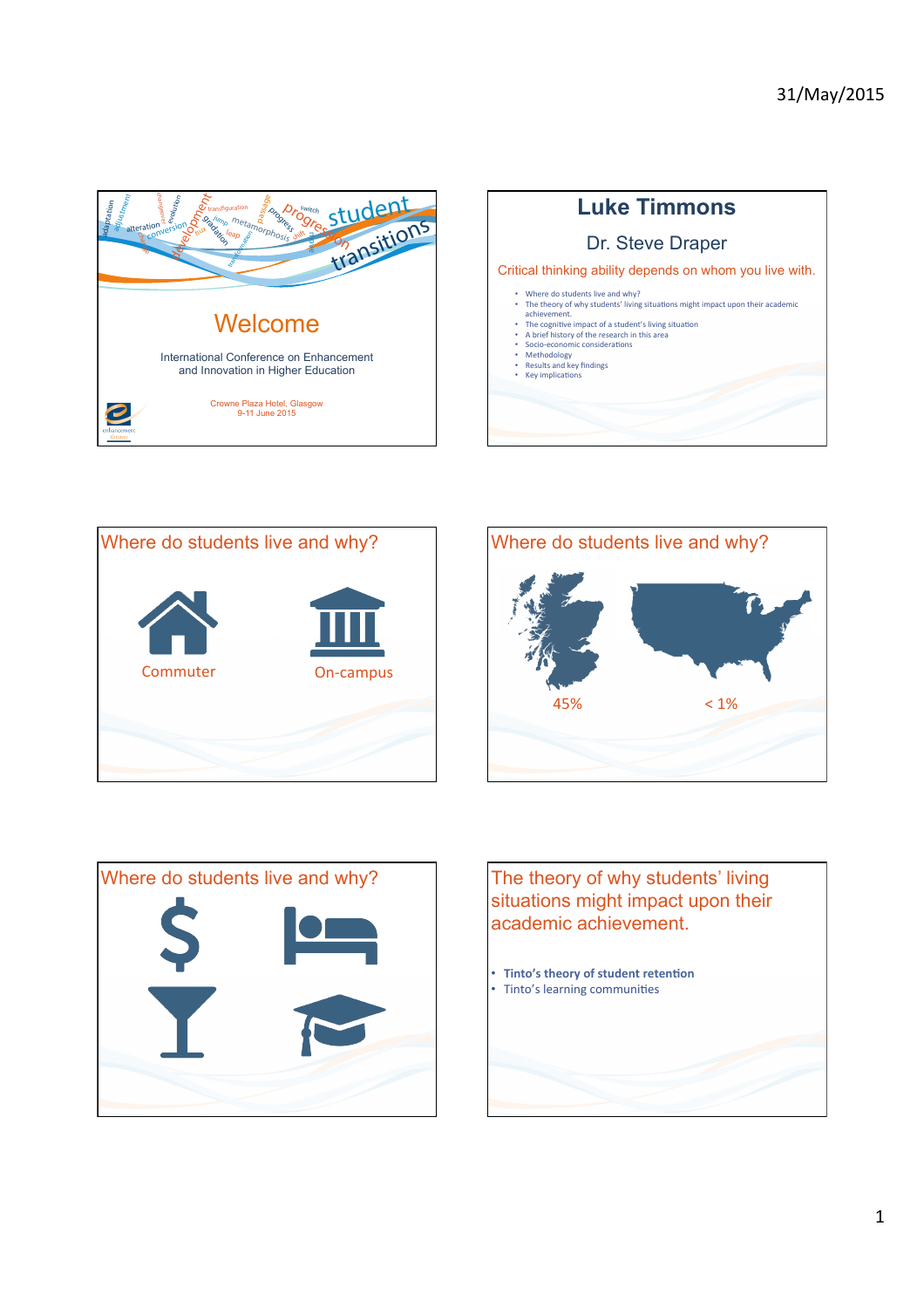



### Some things to consider.

- $1990s 77,000$  degrees awarded in the UK  $2011 - 350,000 +$  degrees awarded in the UK  $1993 - 0.3\%$  of the world's population with internet access  $2015 - 40\%$  of the world's population with internet access
- 2015 89.9% of the UK's population with internet access
- $2015 86.75%$  of the USA's population with internet access

(Bolton, 2012; Guiller, Durndell and Ross, 2008; Şendağa and Odabaşi, 2009; Mendenhall and Johnson, 2010; Petchtone, Puangtong, Chaijaroen, and Sumalee, 2012; Internet Live Stats, 2015)

## Socio-economic considerations What impact could a student's socioeconomic background have on their intellectual ability? Students from lower socio-economic backgrounds have been found to lack a sense of belonging while at university These students are also likely to choose to commute for financial reasons and restrictions.

(Patiniotis and Holdsworth, 2005; Holdsworth, 2006)

# Socio-economic considerations

 $(1076, 0.110)$ 

"Each family transmits to its children, indirectly rather than directly, a certain cultural capital and a certain ethos. The latter is a system of implicit and deeply interiorised values which, among other things, helps to define attitudes towards... educational institutions."

- Pierre Bourdieu

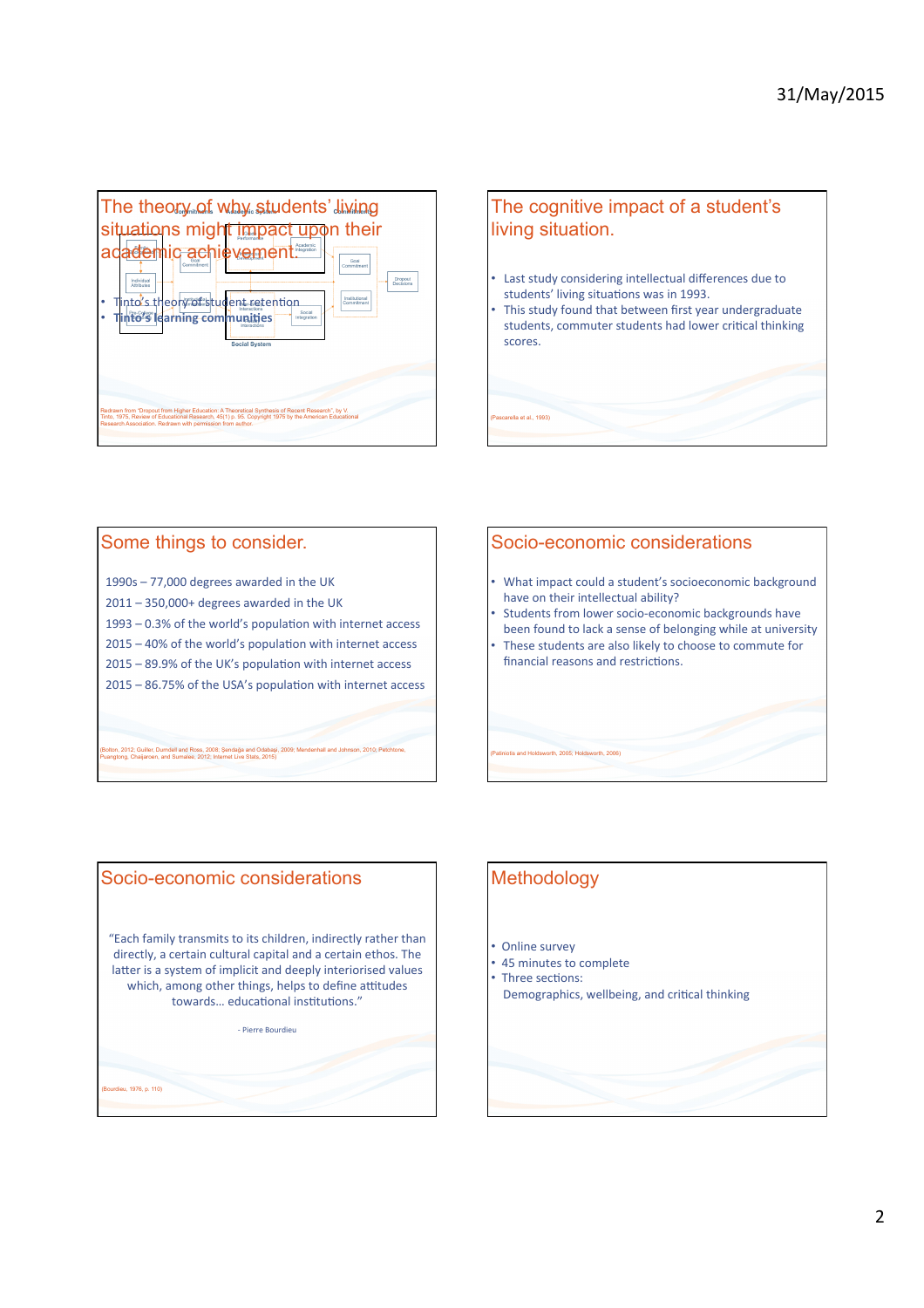## Methodology

- **Critical thinking measure**
- Ennis-Weir Critical Thinking Essay Test
- 40 minutes to complete
- Chosen due to its neutral nature and proven reliability in a university population.
- Participants read a fictional letter written to a newspaper editor and respond in nine numbered paragraphs.

nd Weir, 1985)

### Methodology

a et al., 1993 pg. 216)

**Results** 

- **Definition of living situation**
- Previously defined as students who "live off-campus and commute to university"
- Not applicable within an urban university and potentially overly vague for a British sample.
- Asked about living situation in two distinct ways: with whom the student lives, and the student's *distance* from the university.



| Living<br>arrangement | <b>Median Critical</b><br>Thinking Score (33) | Range        | <b>Mean Critical</b><br>Thinking Score (33) | <b>SD</b> |
|-----------------------|-----------------------------------------------|--------------|---------------------------------------------|-----------|
| Friends ab            | 21.3                                          | 20.6<br>24.5 |                                             | 6.19      |
| Parents/Family a      | 18.8                                          | 19.5         | 16.5                                        | 6.10      |
| Non-friends b         | 14.5                                          | 24.0         | 13.3                                        | 8.37      |
|                       |                                               |              |                                             |           |
|                       |                                               |              |                                             |           |
|                       |                                               |              |                                             |           |



### **Results Headline Significant Result (iii)** Parental income Median Critical Thinking Score (33)<br>Greater than £125,000 25.25 Greater than £125,000 25.25<br>
£50,000 - £124,999 19.5  $E50,000 - E124,999$  $E0 - E24,999$  15.5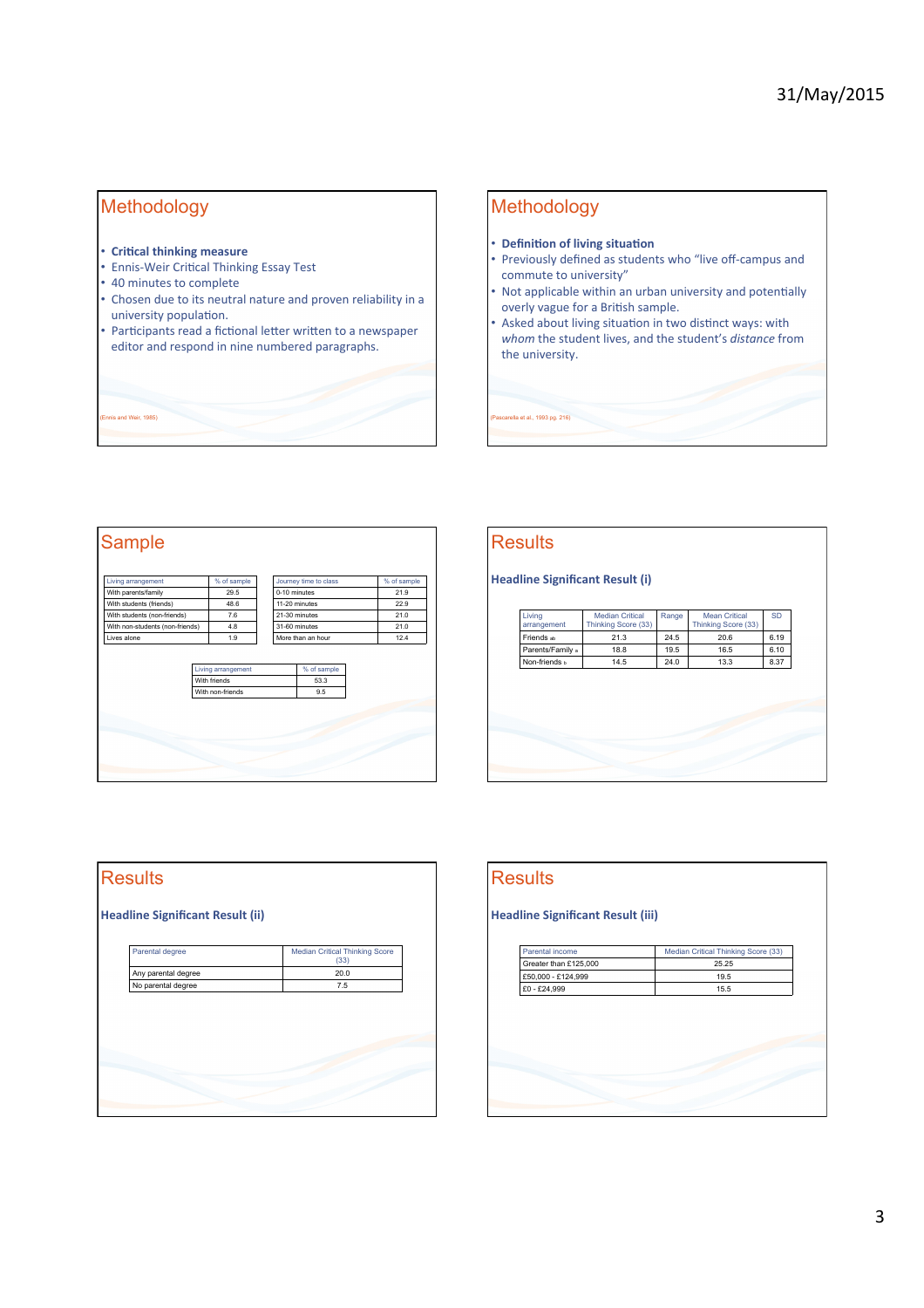# **Results**

### **Details of significant results**

| Critical Thinking                               |              |                              | D    | Median |      |
|-------------------------------------------------|--------------|------------------------------|------|--------|------|
| Students (Friends)                              | >            | Parents/Family               | 026  | 20.0   | 18.8 |
| Parents/Family                                  | >            | Students (Non-friends)       | .029 | 18.8   | 13.5 |
| Friends                                         | >            | Parents/Family               | .023 | 21.3   | 18.8 |
| Friends                                         | ь.           | Non-friends                  | .024 | 21.3   | 14.5 |
| 4 <sup>th</sup> Year Student                    | ь.           | 1st Year Student             | 036  | 21.3   | 18.5 |
| Parent with Degree                              | >            | No Parent with Degree        | .005 | 20.0   | 7.5  |
| Parental Income More than<br>£125,000           | $\mathbf{r}$ | Parental Income<br>£0-24.999 | 026  | 25 25  | 15.5 |
| Parental Income Between<br>£50,000 and £124,999 | $\mathbf{r}$ | Parental Income<br>£0-24.999 | 051  | 19.5   | 15.5 |



### Implications

• The results of Pascarella et al. (1993) are supported in part. • Two contrasting findings were that students who lived offcampus did not have the lowest scores, and journey time did not impact upon scores.

### Implications

• Learning communities could be malleable

### Implications

- The presence of parental interaction could be a mediating factor for the development of critical thinking
- Linear relationship emerged for parental income an critical thinking.

### **Implications**

- Students whose parents have occupations requiring a degree have better critical thinking skills supports the notion that deep rooted values and attitudes towards learning university are passed down.
- Only one parental degree was required to find this effect. What does this imply about the influence of an individual parent?
- This was the largest significant difference that the study found.